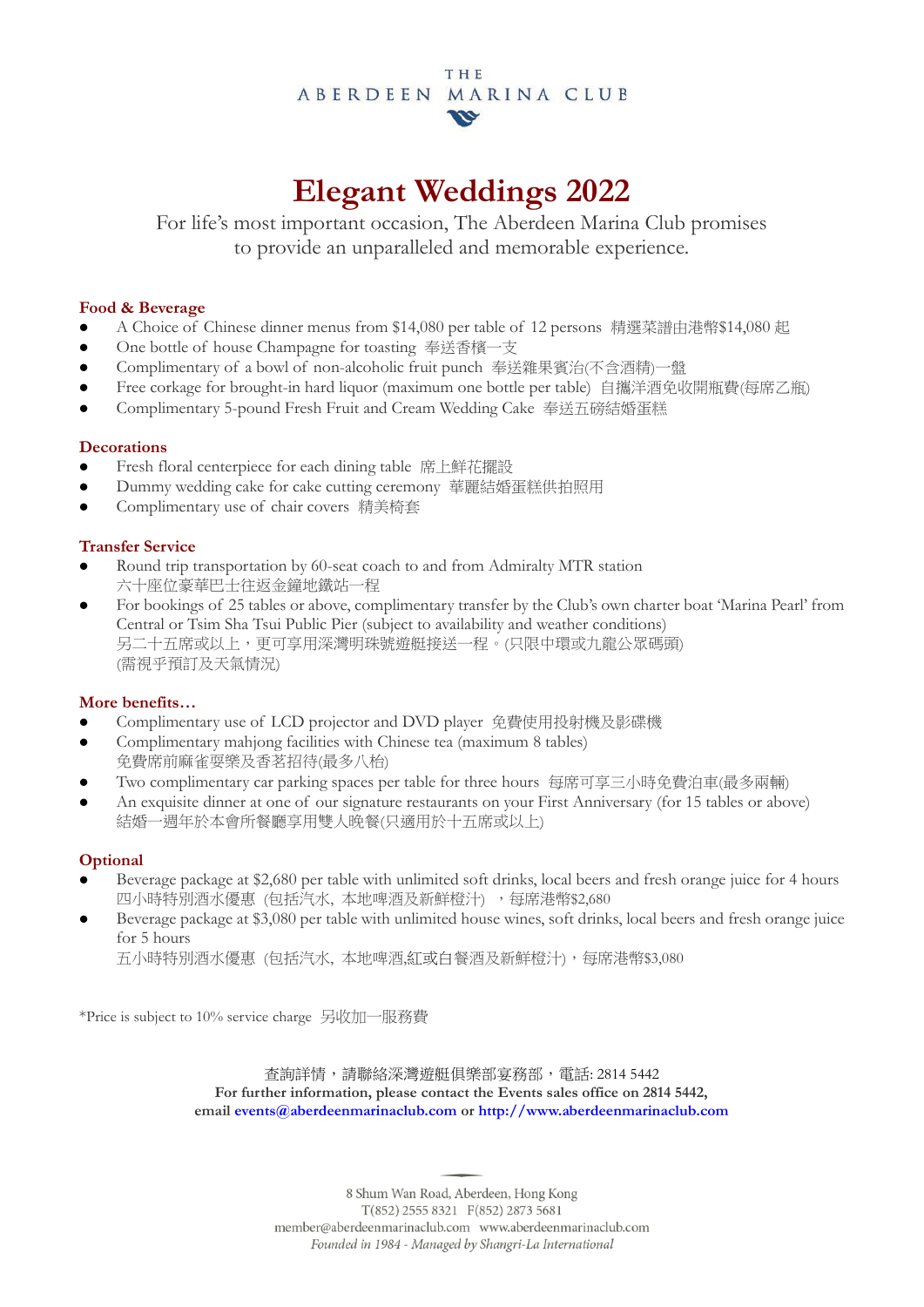#### THE ABERDEEN MARINA CLUB  $\boldsymbol{\omega}$

# **Elegant Wedding Chinese Menu I**

大 紅 乳 豬 全 體 Barbecued whole suckling pig 百 花 炸 釀 蟹 拑 Deep fried stuffed crab claws XO 醬 皇 碧 綠 蝦 球 Sautéed prawns with seasonal vegetables in X.O chili sauce 竹 笙 扒 雙 蔬 Braised two kinds of garden green with bamboo fungus 紅 燒 花 膠 絲 雞 絲 燕 窩 羹 Braised bird's nest soup with shredded fish maw and chicken 碧 綠 南 非 原 隻 六 頭 湯 鮑 魚 Braised six heads South Africa abalone with garden green 清 蒸 海 星 斑 Steamed whole spotted garoupa 脆 皮 炸 子 雞 Deep fried crispy farm chicken 瑤 柱 蛋 白 炒 飯 Fried rice with shredded conpoy and egg white 鮑 汁 金 菇 炆 伊 麵 Braised e fu noodles with enoki mushroom in abalone sauce 雪 耳 紅 棗 蓮 子 茶 Snow fungus and red dates tea with lotus seeds 永 結 同 心 Chinese petits fours

HK\$14,080 per table of 12 persons Price is subject to 10% service charge 另收加一服務費

**Due to the seasonality of items on the menu, price is subject to change and can only be confirmed one month prior to the function date.**

> 8 Shum Wan Road, Aberdeen, Hong Kong  $T(852)$  2555 8321  $F(852)$  2873 5681 member@aberdeenmarinaclub.com www.aberdeenmarinaclub.com Founded in 1984 - Managed by Shangri-La International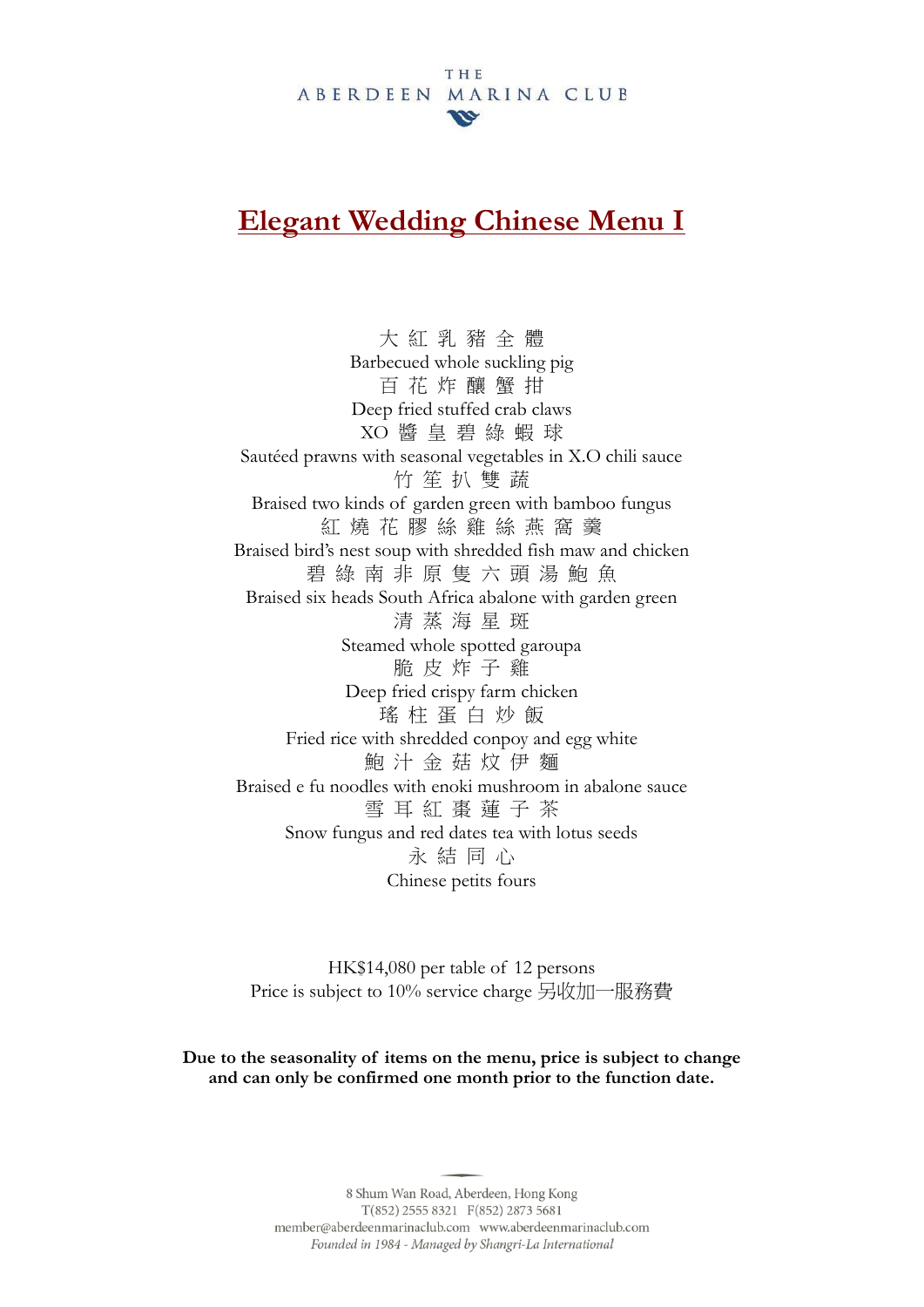#### THE ABERDEEN MARINA CLUB  $\boldsymbol{\omega}$

# **Elegant Wedding Chinese Menu II**

大 紅 乳 豬 全 體 Barbecued whole suckling pig 焗 釀 鮮 蟹 蓋 Baked stuffed crab shell XO 醬 皇 碧 綠 蝦 球 帶 子 Sautéed prawns and scallops with garden greens in X.O chili sauce 玉 環 瑤 柱 甫 Braised melon squash stuffed with whole conpoy 天 籽 蘭 花 元 貝 金 腿 燉 菜 膽 湯 Double boiled cabbage soup with dried celestial orchid, conpoy and sliced Yunnan ham 碧 綠 南 非 原 隻 六 頭 湯 鮑 伴 婆 參 Braised six heads South Africa abalone with sea cucumber and garden green 清 蒸 海 星 斑 Steamed whole spotted garoupa 吊 燒 南 乳 雞 Crispy fried farm chicken with preserved taro paste 三 蝦 炒 絲 苗 Fried rice with fresh shrimp, dried shrimp and shrimp roe 上 湯 水 餃 生 麵 Noodle with shrimp dumpling in superior broth 楊 枝 甘 露 Chilled mango and sago cream with pomelo 永 結 同 心 Chinese petits fours

> HK\$16,688 per table of 12 persons Price is subject to 10% service charge 另收加一服務費

**Due to the seasonality of items on the menu, price is subject to change and can only be confirmed one month prior to the function date.**

> 8 Shum Wan Road, Aberdeen, Hong Kong  $T(852)$  2555 8321  $F(852)$  2873 5681 member@aberdeenmarinaclub.com www.aberdeenmarinaclub.com Founded in 1984 - Managed by Shangri-La International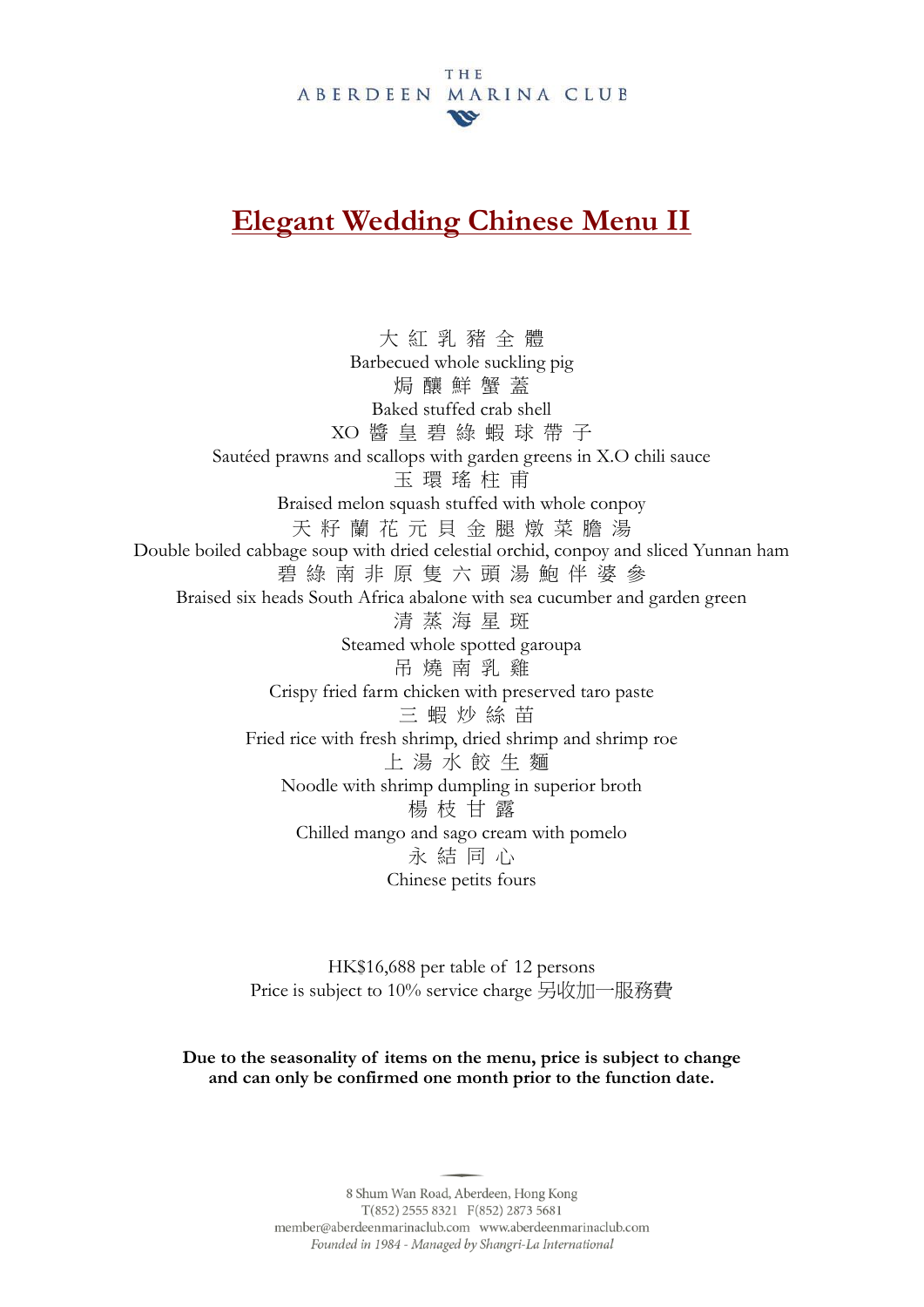#### THE ABERDEEN MARINA CLUB  $\boldsymbol{w}$

# **Elegant Wedding Chinese Menu III**

金 陵 化 皮 乳 豬 全 體 Barbecued whole suckling pig 焗 釀 鮮 蟹 蓋 Baked stuffed crab shell 碧 綠 琥 珀 合 桃 炒 貴 花 蚌 蝦 球 Sautéed prawns, sea cucumber meat with garden green and sweet walnuts 瑤 柱 扒 竹 笙 釀 露 筍 Braised asparagus stuffed in bamboo fungus with conpoy sauce 羊 肚 菌 元 貝 花 膠 燉 雞 湯 Double boiled chicken soup with morel, conpoy and fish maw 碧 綠 南 非 原 隻 五 頭 湯 鮑 伴 鵝 掌 Braised five heads South Africa abalone with goose web and garden green 清 蒸 東 星 班 Steamed whole spotted garoupa 脆 皮 茶 燻 雞 Crispy fried farm chicken with tea flavor 原 籠 蝦 乾 荷 葉 飯 Steamed fried rice with dried shrimp in a bamboo basket 上 湯 雲 吞 麵 Wonton noodle in superior broth 南 北 杏 燉 萬 壽 果 Double boiled papaya with almonds 永 結 同 心 Chinese petits fours

> HK\$21,888 per table of 12 persons Price is subject to 10% service charge 另收加一服務費

**Due to the seasonality of items on the menu, price is subject to change and can only be confirmed one month prior to the function date.**

> 8 Shum Wan Road, Aberdeen, Hong Kong T(852) 2555 8321 F(852) 2873 5681 member@aberdeenmarinaclub.com www.aberdeenmarinaclub.com Founded in 1984 - Managed by Shangri-La International